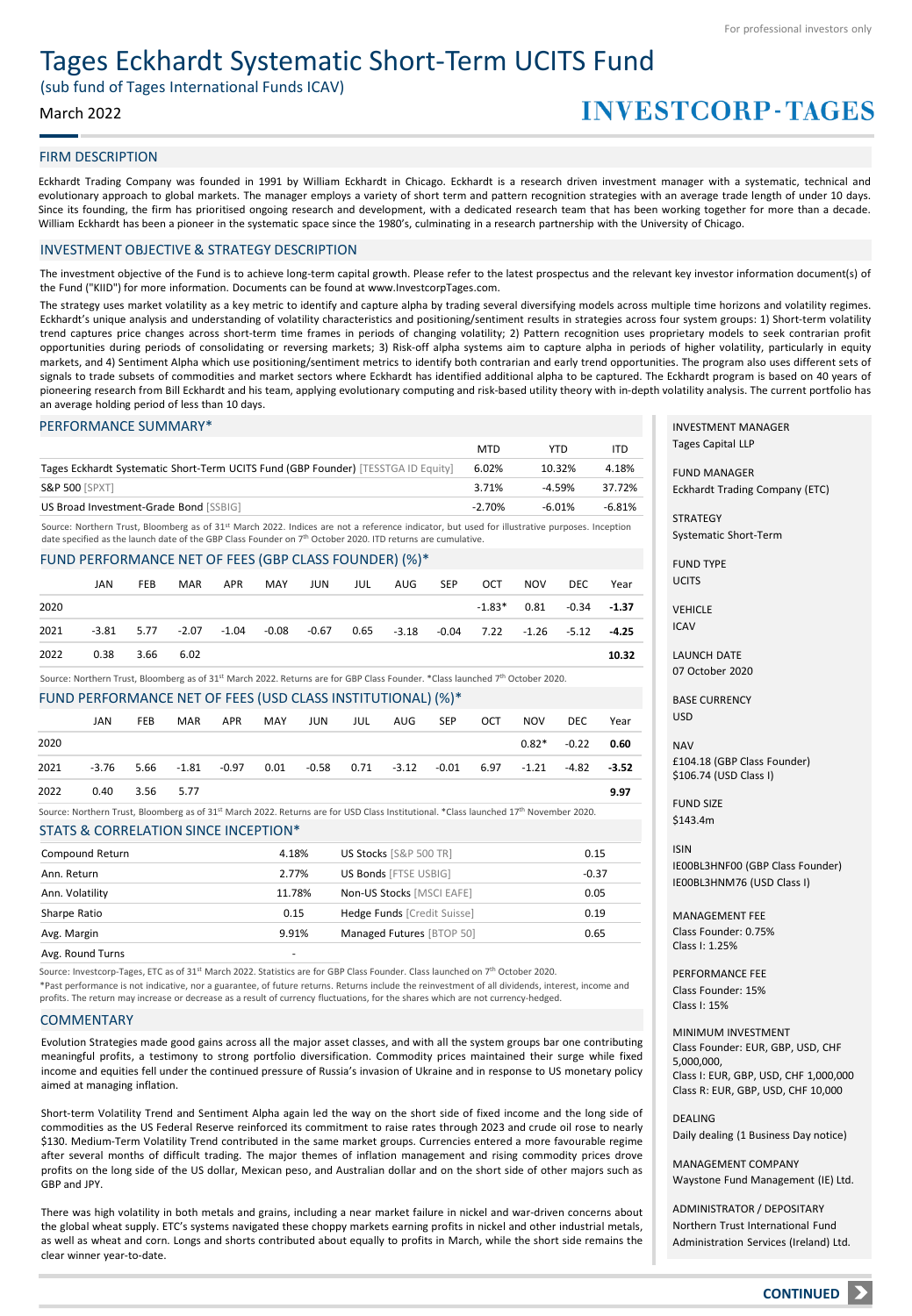# Tages Eckhardt Systematic Short-Term UCITS Fund

(sub fund of Tages International Funds ICAV)

March 2022

# **INVESTCORP-TAGES**

# GROSS P&L BY ASSET CLASS\*



Source: Investcorp-Tages, ETC. Data as at 31st March 2022.

### GROSS P&L BY SYSTEM GROUP\*



Source: Investcorp-Tages, ETC. Data as at 31st March 2022.



# COMMITMENT BY SYSTEM GROUP TOP 3 BEST/WORST PERFORMING MARKETS MTD



# RISK & REWARD PROFILE

|                                | <b>Lower risk</b> |  |  |  | <b>Higher risk</b> |                                 |  |  |
|--------------------------------|-------------------|--|--|--|--------------------|---------------------------------|--|--|
| <b>Typically lower rewards</b> |                   |  |  |  |                    | <b>Typically higher rewards</b> |  |  |
|                                |                   |  |  |  |                    |                                 |  |  |

Risk Scale from the key investor information document(s) of the Fund ("KIID"). Risk 1 does not mean a risk-free investment. This indicator may change over time. Please refer to the risk glossary at the back of this document.

\*Past performance is not indicative, nor a guarantee, of future returns. Returns include the reinvestment of all dividends, interest, income and profits. The return may increase or decrease as a result of currency fluctuations, for the shares which are not currency-hedged. 

# Investcorp

48 Grosvenor Street, London, W1K 3HW

Source: Investcorp-Tages, ETC. Data as at 31st March 2022.

Tel: +44 (0)20 3743 3476

Email: [IR-EU@investcorp.com](mailto:IR-EU@investcorp.com)